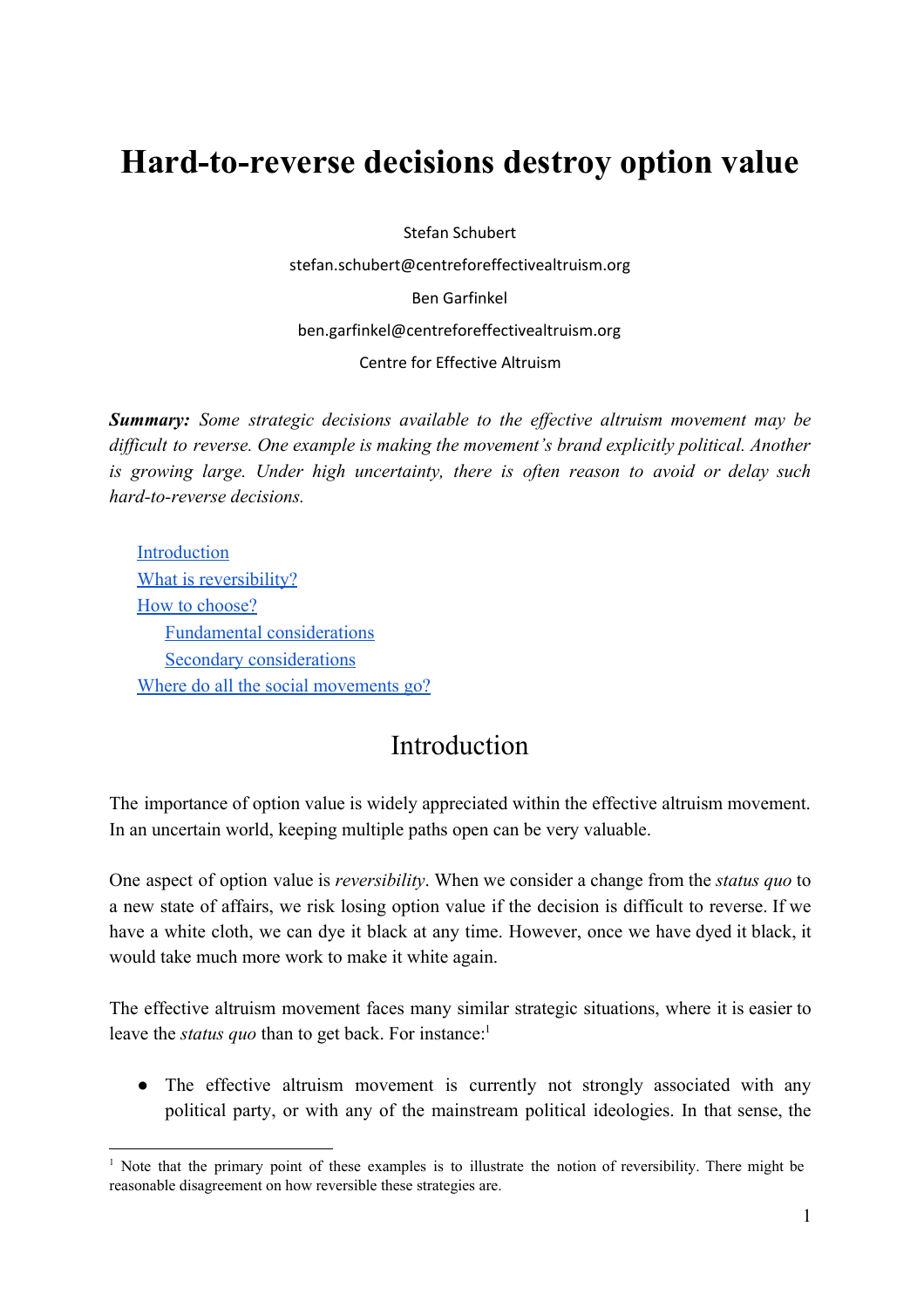effective altruism brand is relatively apolitical. This could easily change, e.g., if the movement allied itself with a certain political party. However, once that step has been taken, it might be hard to go back to an apolitical brand.

- The effective altruism movement is currently quite small. The movement may try to grow big, but if it does, it will arguably be hard to reverse that decision. Shrinking the movement in a way which does not cause serious damage is presumably very difficult.
- The effective altruism movement has invested in acquiring a reputation for integrity, rigour, friendliness, and other kinds of prosocial behaviour. It may, however, decide that such a reputation is too costly to uphold, and that some level of dishonesty, lack of rigour, or unfriendliness is acceptable. Since it is easier to destroy a good reputation than to build one, it is plausibly hard to reverse such a decision. $<sup>2</sup>$ </sup>

#### What is reversibility?

<span id="page-1-0"></span>To understand the notion of reversibility, let us first look at the notion of option value. It can be defined as follows.

**Option value:** The *option value* associated with a possible choice is the expected value of having this choice available.

To use a standard example from the literature, it can be in your self-interest to support a tax for the maintenance of Sequoia National Park even if you are not sure that you will ever visit. The fact that you might some day choose to visit the park, and can expect the visit to be worthwhile if you do, gives this possible choice option value.<sup>3</sup>

The concept of option value is frequently applied within the effective altruism movement. For example, the Open [Philanthropy](http://www.openphilanthropy.org/blog/worldview-diversification#Capacity_building_and_option_value) Project has argued that working on many different causes gives it the option value of being able to focus on any of these causes in the future.

Now suppose that one is considering leaving some state A (e.g., being an apolitical movement) in order to enter some state B (e.g., being a political movement). While one is in state A, one derives option value from the possible choice to enter state B. One loses this option value, of course, by actually entering B. But one may also gain option value from the possible choice to re-enter A.

<sup>&</sup>lt;sup>2</sup> Although our main focus here is on strategic choices for the effective altruism movement as a whole, it is worth noting that reversibility is often salient in the decisions made by individuals within the movement as well. For instance, the choice to leave a high status career for a lower status one may be difficult to reverse. It can also be very difficult for individuals to reverse a reputation for being a bad apple.

<sup>&</sup>lt;sup>3</sup> See Richard C. Bishop's [Option](https://www.jstor.org/stable/3146073) [Value:](https://www.jstor.org/stable/3146073) [An](https://www.jstor.org/stable/3146073) [Exposition](https://www.jstor.org/stable/3146073) [and](https://www.jstor.org/stable/3146073) [Extension](https://www.jstor.org/stable/3146073) (1982) for a more thorough discussion of this example and the concept of option value.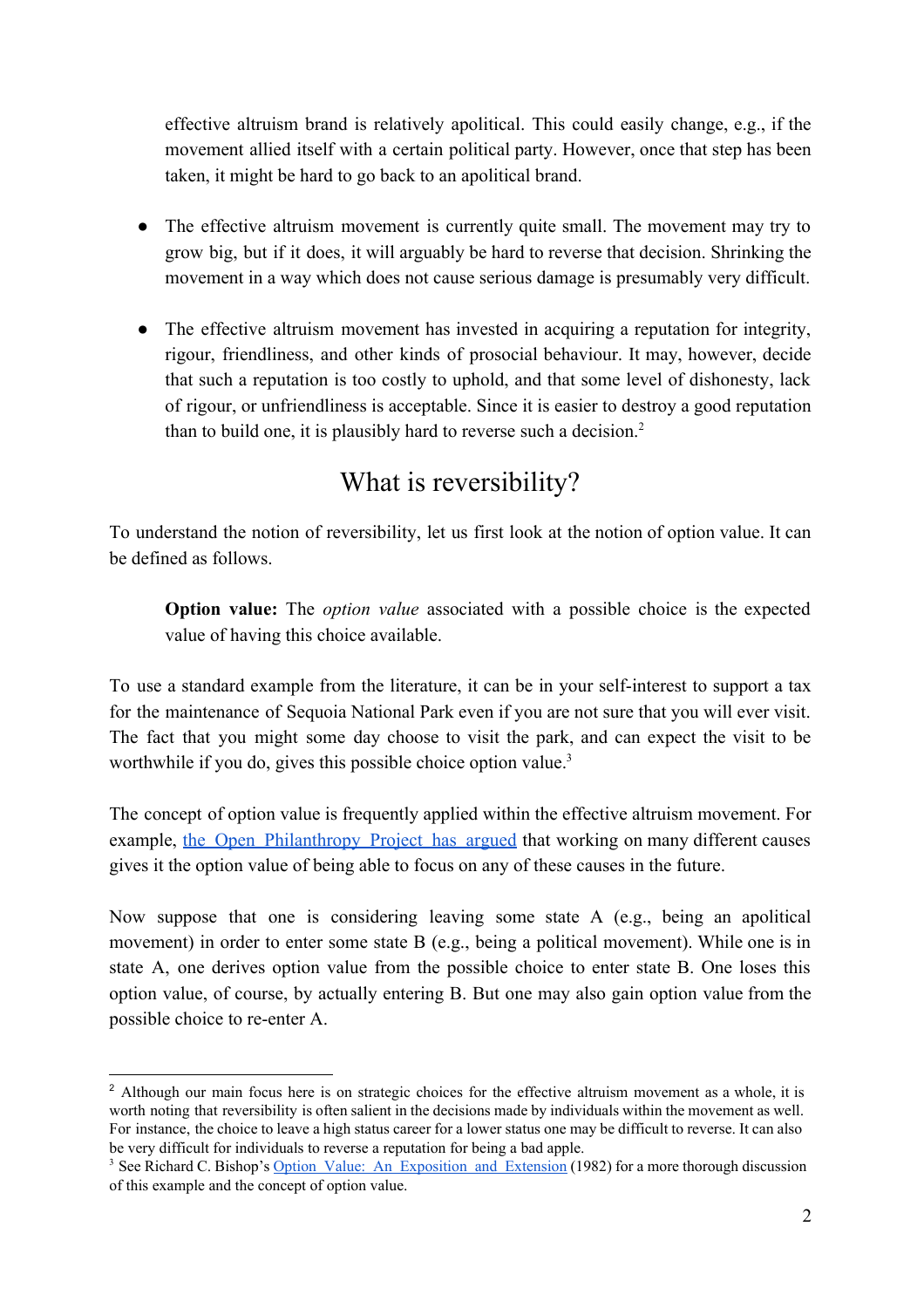The right decision in this case depends in part on how much option value one would gain. A good heuristic here is to ask how *reversible* the decision to leave state A for state B would be.

We define:

**Reversibility:** The *reversibility* of a decision to leave state A for state B is the reciprocal (i.e. inverse) of the direct cost of returning to A.<sup>4</sup>

To better understand the significance of reversibility, let us consider a concrete case.

Suppose, again, that the decision to become a political movement has both a low direct cost and a very low reversibility. Then many future opportunities that will be available to political movements (such as the opportunity to partner with an influential activist group) could in practice be available to apolitical movements too, since the direct cost of becoming political is low. In contrast, future opportunities that will be available to apolitical movements (such as the opportunity to attract a wide range of recruits) will not in practice be available to political movements, since the direct cost of becoming apolitical again will be too high.

Note that reversibility is not the only determinant of option value. However, it is one particularly significant determinant, which it is easy to conceptualize and make snap judgements of.

In this article, we are focusing on decision situations where the decision to exit the *status quo* is easier to make than reverse. However, this choice of focus is not arbitrary. In many situations where we might consider two different strategies, one much easier to switch out from than the other, the question of which strategy we should follow will only be a live one if we are currently following the strategy that it is easy to switch out of. Due to this selection effect, we will less often be considering situations in which it is easier to re-enter the *status quo* than to exit it.<sup>5</sup>

<sup>4</sup> This definition can be made more precise. By the "direct cost" of switching states we mean the cost of switching itself, rather than the opportunity cost of no longer being in the initial state. For instance, in the case of Sequoia National Park, the direct cost of moving from a developed to an undeveloped state would include the financial cost of demolishing buildings, replanting trees, importing animals, and so on, but would not include the lost tax revenue from any businesses displaced. Note also that for cases where it is in fact impossible to switch states, the direct cost is infinite.

<sup>5</sup> Much of our analysis is applicable to cases where the more reversible decision is not the *status quo* as well. This includes situations where we face two new options which differ in terms of reversibility.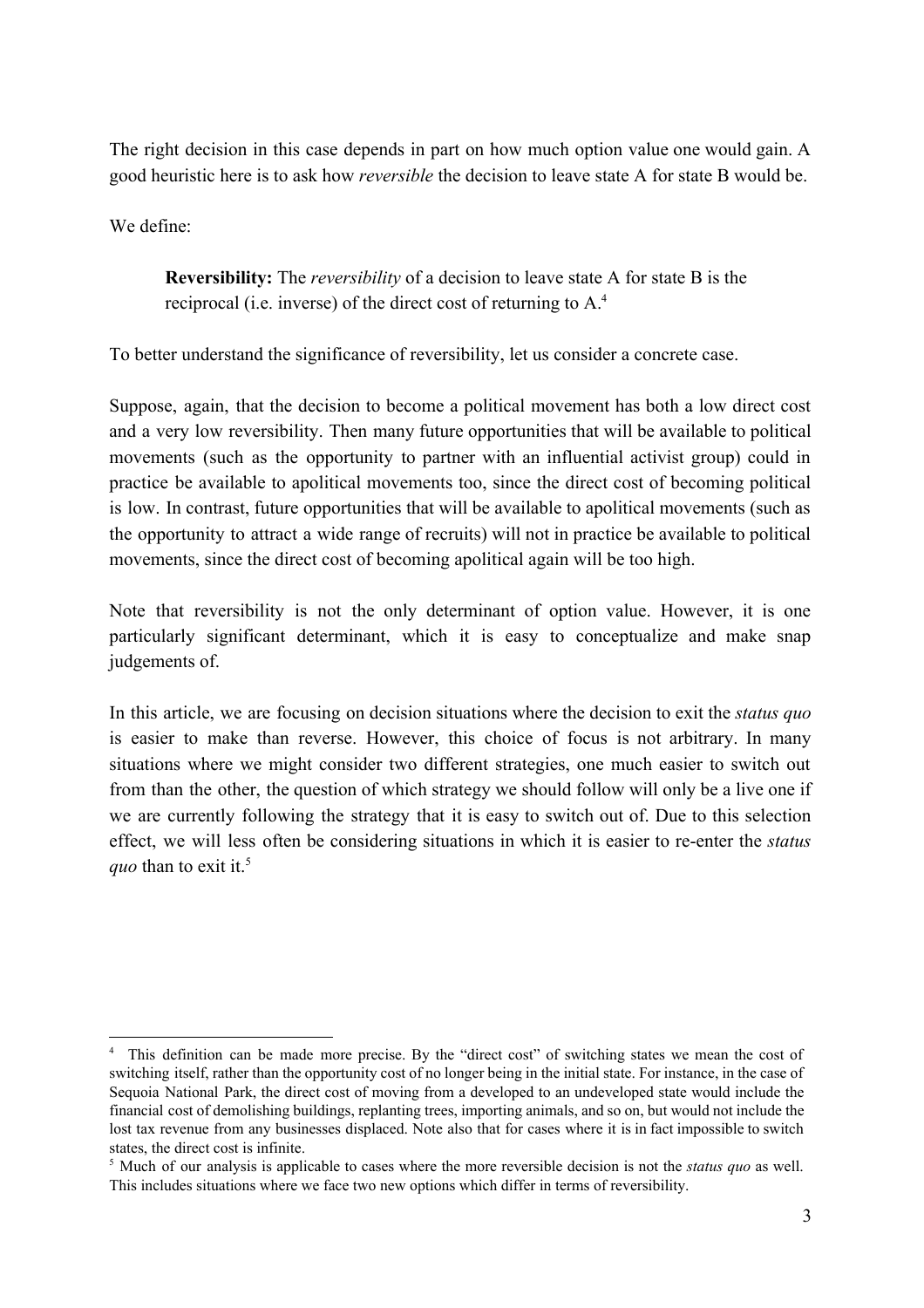## How to choose?

<span id="page-3-0"></span>Let us now have a closer look at how to evaluate a potential decision by a social movement to switch strategies (e.g., to become explicitly political). We will first look at five fundamental considerations, before turning to eight secondary considerations.<sup>6</sup>

#### <span id="page-3-1"></span>**Fundamental considerations**

**Core expected value**. We define a strategy's *core expected value* to be its expected value given that one does not switch out of it. A large core expected value can obviously trump concerns having to do with reversibility. For instance, if a large movement has much greater core expected value than a small movement, then it may be worth growing large even if the decision is not reversible.

**Reversibility**. Lower reversibility normally counts against a decision to adopt a new strategy (though see *uncertainty about core expected value*), since this implies that we will not be able to derive much option value from the possibility of switching back.

**Direct cost**. As also discussed in footnote 4, we define the *direct cost* of a decision to switch strategies as the cost of the decision itself, rather than the opportunity cost of no longer following the initial strategy. For example, the direct cost of switching from a small movement to a large movement might include time and money spent on outreach and the loss of any members who are alienated by the growing process (but not the new size of the movement itself). A large direct cost would of course count against a decision.

**Uncertainty about core expected value**. The reason reversibility can be so useful is that the core expected value of many decisions is very uncertain. For instance, it is highly uncertain how valuable it would be for the effective altruism movement to grow large. If the movement could reverse that strategy once it had embarked on it, uncertainty would be less of a problem.

Conversely, if we are certain of how valuable our strategies are, reversibility does not matter. But neither does it matter if we believe that there is no way for us to learn more about how valuable they are. Under such radical uncertainty, having the option to reverse your decision is of no avail.

However, the most common scenario is that of more moderate uncertainty. For instance, if we embark on a certain strategy, we tend to improve our estimates of its core expected value. If

<sup>&</sup>lt;sup>6</sup> The fundamental considerations are the ones that we believe it is most important to take into account when choosing whether to make a hard-to-reverse decision. The secondary considerations are ones that we believe are either less important or useful mainly insofar as they help us to think more clearly about the fundamental considerations. However, this distinction is quite rough.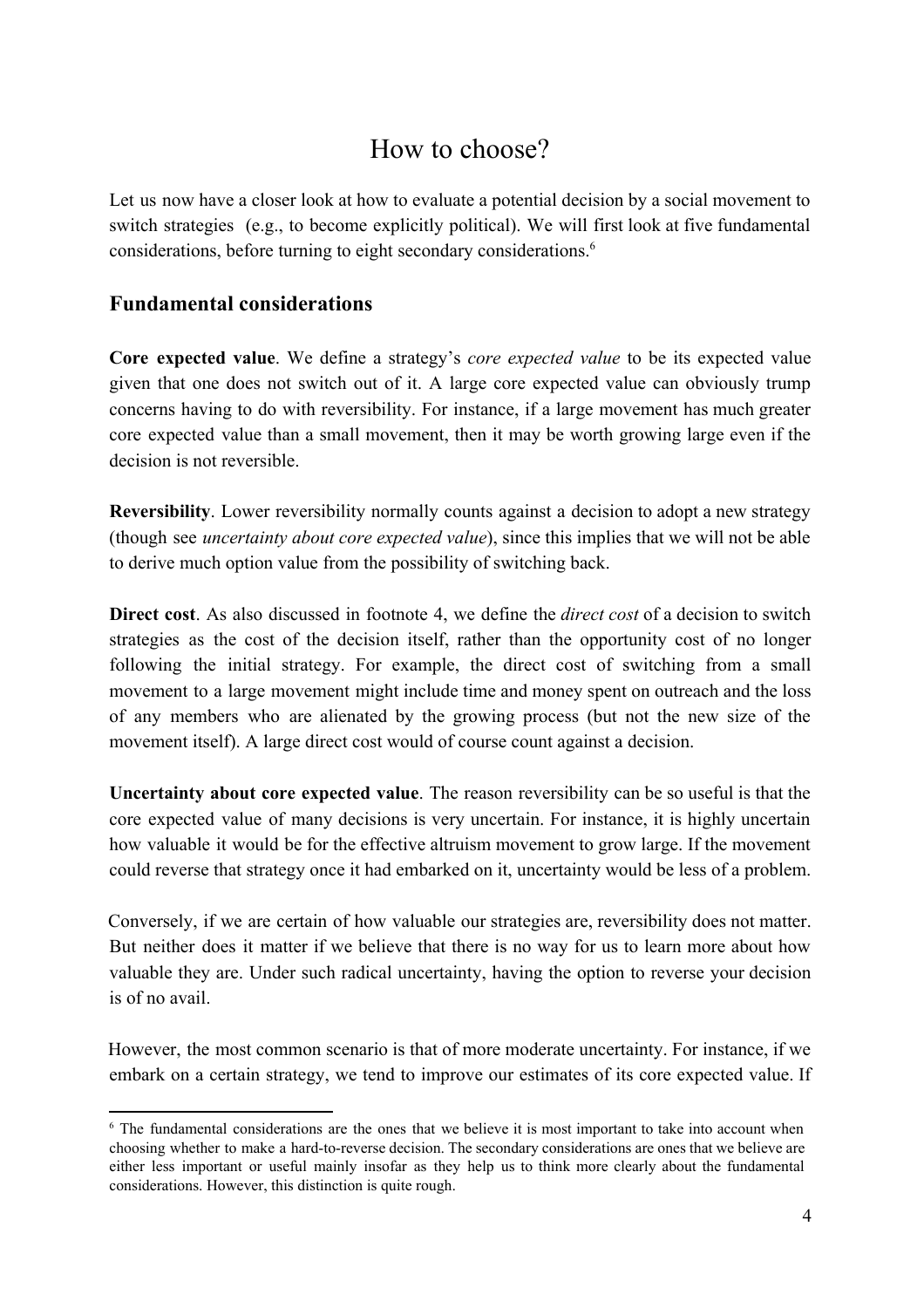we learn that it is lower than we thought, having the option to reverse that strategy can be crucial.

Uncertainty can also diminish prior to the launch of a strategy, either automatically or as a result of research and testing (see *researching and testing strategies*). If we expect uncertainty to be reduced in the future, this can be a strong reason to delay a relatively irreversible decision to embark on a new strategy.

**Uncertainty about reversibility and direct cost**. In addition to being uncertain about expected value, we are also often uncertain about reversibility and direct cost. For instance, it seems very hard to assess how reversible a decision not to have norms of integrity actually is. This may be a reason against prematurely leaping onto paths which we suspect can be highly irreversible. We may want to wait until we have got a more resilient estimate of reversibility and direct cost, e.g., thanks to research or testing (cf. *researching and testing strategies*).

#### <span id="page-4-0"></span>**Secondary considerations**

**Risk aversion.** Risk aversion is normally a reason not to make a hard-to-reverse decision. Since reversibility gives you the option to switch course if your strategy underperforms, it normally reduces the risk of a truly bad outcome. Note, though, that the standard view within the effective altruism movement [seems to be that altruists should not be risk-averse.](https://concepts.effectivealtruism.org/concepts/risk-aversion/)

**Focus on long time horizons**. If the effective altruism movement remains active for decades, and significant opportunities to do good continue to exist, then it will probably be faced with a large array of opportunities, some of which will only be available to the movement if it is pursuing a particular strategy (such as having a reputation for integrity). Longer time horizons also leads to greater uncertainty about which opportunities may eventually arise or become valuable (cf. *uncertainty about core expected value*). This means that it may be crucial to keep our options open, by avoiding hard-to-reverse decisions. On the other hand, if the effective altruism movement will be short-lived, or if the best opportunities to do good are fleeting, then option value considerations may not be very significant. Option value can be thought as a kind of capacity, which the movement may or may not take advantage of in the future.

**Cause-neutrality and option value**. One of the key features of effective altruism is *cause-neutrality*: the notion that we should not prejudge what cause to invest in, but rather compare all causes impartially.<sup>7</sup> If the movement finds new and more valuable causes in the future, it can pursue them. This gives the movement much greater option value compared to cause-partial groups, which are set on pursuing certain causes. It is not implausible to believe

<sup>&</sup>lt;sup>7</sup> Thus, we use the term "cause-neutral" in the sense that one of us, Stefan, calls "cause-impartiality" in his article [Understanding cause-neutrality.](https://www.centreforeffectivealtruism.org/blog/understanding-cause-neutrality/)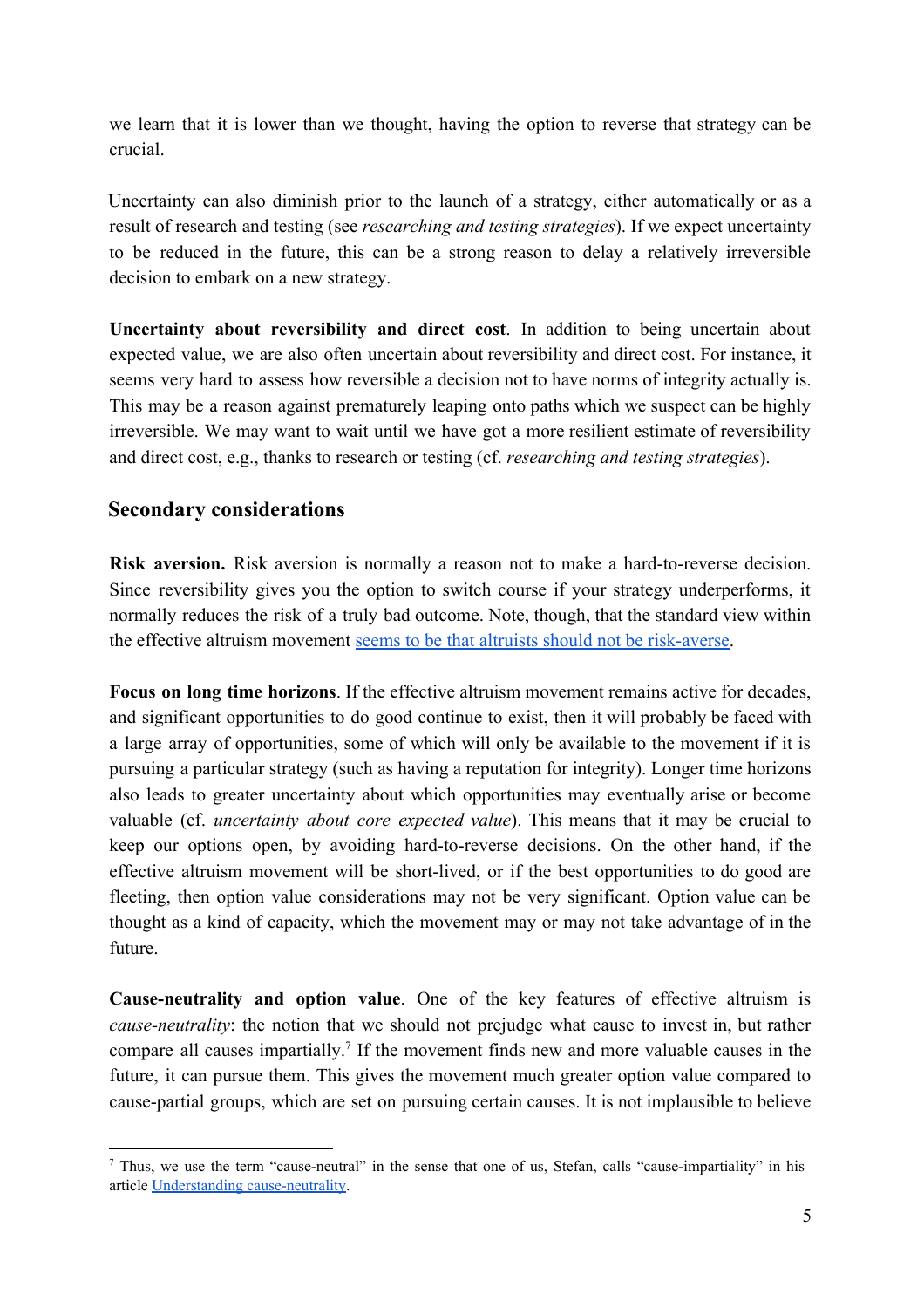that most of the effective altruism movement's expected value derives from this option value. However, some hard-to-reverse decisions may make it significantly harder to pursue some causes. For instance, turning political may make it harder to work on promoting bipartisan civility. This means that making hard-to-reverse decisions on key questions may deprive the effective altruism movement significant proportions of the value that cause-neutrality gives it.

**Correlation between irreversibility and uncertainty**. First, we saw that a question of what strategy to pursue on a certain issue often ceases to be a live one if we take a hard-to-reverse decision. Second, we are normally more certain of the expected value, direct costs, and reversibility of strategies that we already have pursued. Together, these two premises entail a negative correlation between reversibility and uncertainty: if a decision to pursue a certain strategy is hard to reverse, we typically have not pursued it previously, which normally means that we are uncertain about its expected value, direct costs, and reversibility.<sup>8</sup> If so, that can strengthen the case against hard-to-reverse decisions to adopt new strategies (cf. *uncertainty about core expected value* and *uncertainty about reversibility and direct cost*).

**Side effects on other decisions**. Deviations from the *status quo* on one issue are likely to affect the core expected value, reversibility, and direct cost of other decisions in ways which are hard to predict. For instance, growing the effective altruism movement may affect the core expected value, reversibility, and direct cost of the possible decision to become explicitly political in unpredictable ways. That may be a reason not to make several hard-to-reverse decisions at once.

**Researching and testing strategies**. Often, it is possible to learn more about the core expected value, reversibility, and direct cost of a decision to adopt a new strategy prior to embarking on it. This can be done through research, or through testing the strategy on a small scale. Whether to research and test a specific strategy depends on costs and expected information value. The information value is, in turn, dependent on estimated reversibility. Everything else being equal, a low level of reversibility is a reason to invest more resources in researching and testing a strategy prior to pursuing it.

**Overconfidence**. Humans tend to be biased towards overconfidence. That may make us underestimate the actual uncertainty of core expected value and reversibility and therefore the importance of reversibility. In particular, we may underestimate the number of doors that a hard-to-reverse decision closes. We often employ inside-view thinking (cf. Robin [Hanson\)](http://www.overcomingbias.com/2007/07/beware-the-insi.html) to model plausible future scenarios in terms of specific causal pathways. When doing so, we often overestimate the extent to which the pathways we have identified exhaust the space of plausible scenarios. We often miss important ways in which the future could pan out, and in

<sup>&</sup>lt;sup>8</sup> It should be said, however, that in some cases we may have firm knowledge of the value of hard-to-reverse strategies from other sources. For instance, deciding to change your career from earning to give to academia may be hard to reverse, but you can still get a fair estimate of its value through looking at other people's careers.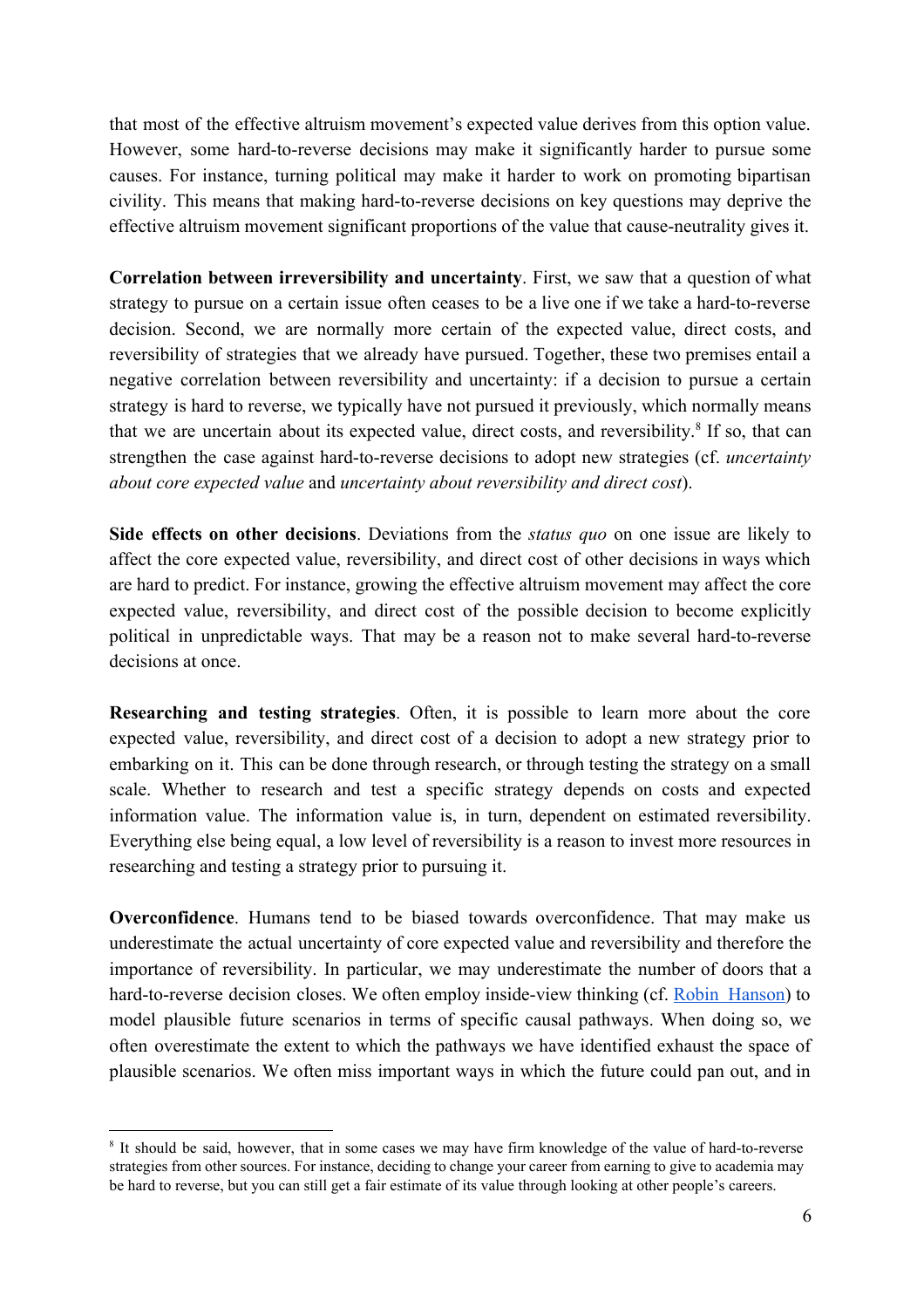some of those, it may be very valuable to be in the state (e.g., being a small movement) that is difficult to re-enter into.

**The unilateralist's curse**. Many hard-to-reverse decisions are instances of the [unilateralist's](https://concepts.effectivealtruism.org/concepts/unilateralists-curse/) [curse;](https://concepts.effectivealtruism.org/concepts/unilateralists-curse/) a concept described in a [paper](http://www.nickbostrom.com/papers/unilateralist.pdf) [by](http://www.nickbostrom.com/papers/unilateralist.pdf) [Bostrom,](http://www.nickbostrom.com/papers/unilateralist.pdf) [Douglas](http://www.nickbostrom.com/papers/unilateralist.pdf) [and](http://www.nickbostrom.com/papers/unilateralist.pdf) [Sandberg.](http://www.nickbostrom.com/papers/unilateralist.pdf) The "curse" appears in situations where a group's decision may effectively be determined by a unilateral action from a single member of the group. For instance, if one person decides to tell the object of a surprise party in advance, they have effectively made the decision for the whole group. In particular, the curse predicts that the more members the group has, the more likely it is that the decision will be determined by unilateral action, regardless of whether it is the right one.

All of the examples discussed in the paper by Bostrom et al., such as the case of the spoiled surprise party, are also examples of hard-to-reverse decisions. However, there are also many hard-to-reverse decisions which cannot be undertaken unilaterally.<sup>9</sup> For instance, it is probably hard for a single effective altruist organization to grow the movement by itself, in the face of resistance from other parts of the movement.

Out of the three discussed examples, decisions regarding norms of, e.g., honesty and integrity are probably the most susceptible to the unilateralist's curse. For such decisions, low reversibility and the unilateralist's curse have compounding effects. That a small group can unilaterally make a decision which irreversibly harms the whole movement may pose a serious risk.

Bostrom et al. suggest that the unilateralist's curse can be lifted through deliberation or deference to other actors: what they call *the principle of conformity*. In short, they argue, <sup>10</sup> members of a group should agree to a code of conduct that makes it unlikely that any individual member will take the unilateral decision against the wishes of the group.

It is hard to say in the abstract which of these considerations are most important, but in our view, what one should look at first is *core expected value, reversibility,* and *direct cost*. Some of the secondary considerations are also quite important. These include *focus on long time horizons*, *correlation between irreversibility and uncertainty*, and *side effects on other decisions*. It could be useful to reflect on them, especially because they are less obvious than the fundamental considerations.

<sup>&</sup>lt;sup>9</sup> Conversely, there are some decisions prone to the curse which are not hard to reverse. For instance, suppose that a member of a group can veto a decision to take a certain offer. Suppose also that the offer will not cease to be given. That is a unilateralist's curse situation, and yet the decision is not hard to reverse.

 $10$  There may be an empirical correlation between a refusal to adopt the principle of conformity, and a tendency to rashly take irreversible decisions. This could be mediated by overconfidence in one's own present judgements of the best course of action. However, this is merely a conjecture. The question should be studied further.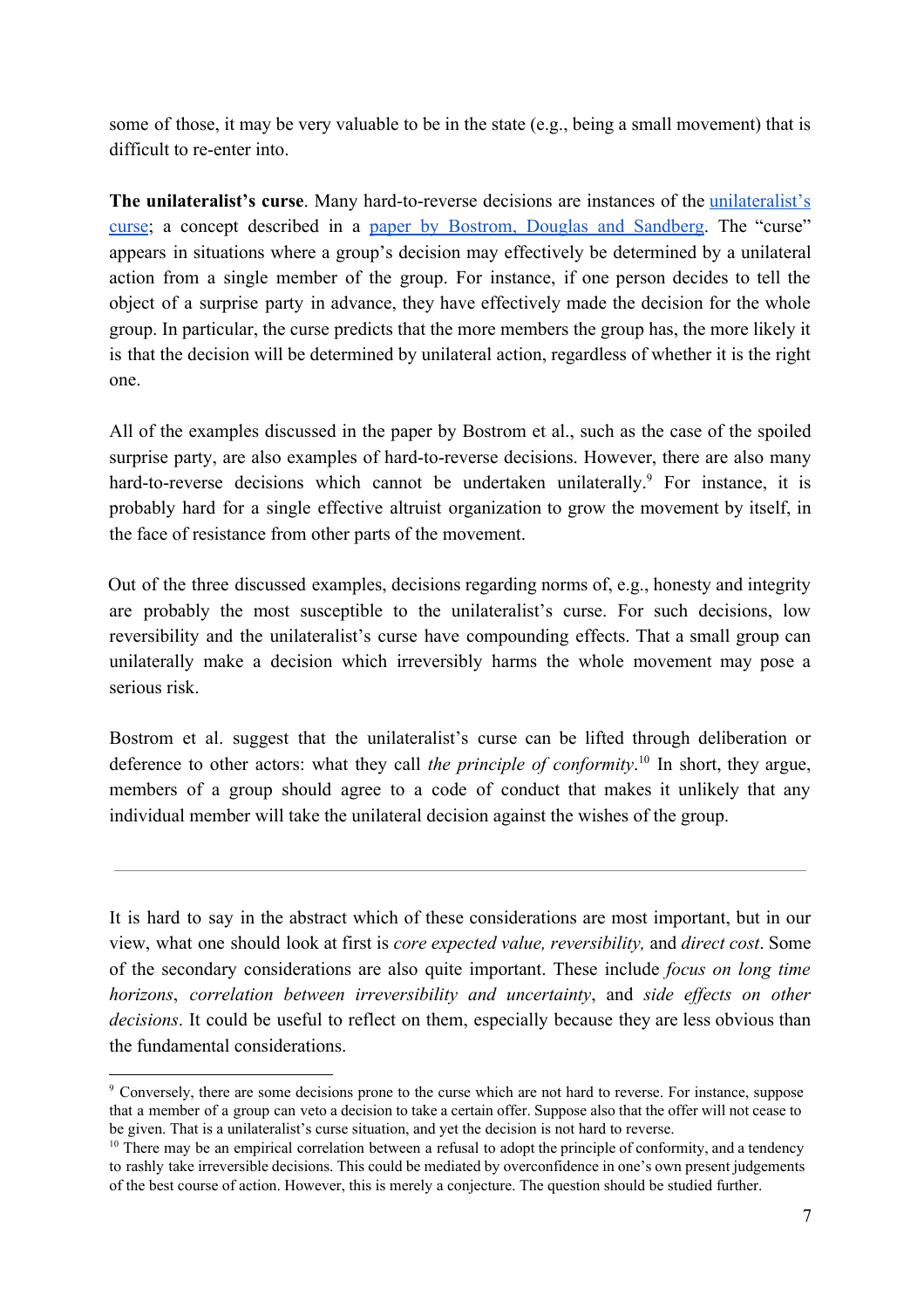## Where do all the social movements go?

<span id="page-7-0"></span>To put the concept of reversibility in perspective, let us note that it could help to explain and predict the trajectory of social movements. Suppose that:

- a) A social movement has an ongoing or recurring opportunity to make a hard-to-reverse decision
- b) Given that the movement survives, the probability that it takes the hard-to-reverse decision at any particular point in time never dips below some (potentially very low) lower bound.

Then:

c) If the movement exists for long enough, it will almost certainly take the hard-to-reverse decision eventually.<sup>11</sup>

**Figure**: A social movement facing a recurrent opportunity to make a hard-to-reverse decision.



This means that if it is very difficult to reverse the decisions to grow large, to go explicitly political, or to give up on norms of honesty and integrity, we may expect most social

 $11$  Though note Keynes's quip that "in the long run we will all be dead".